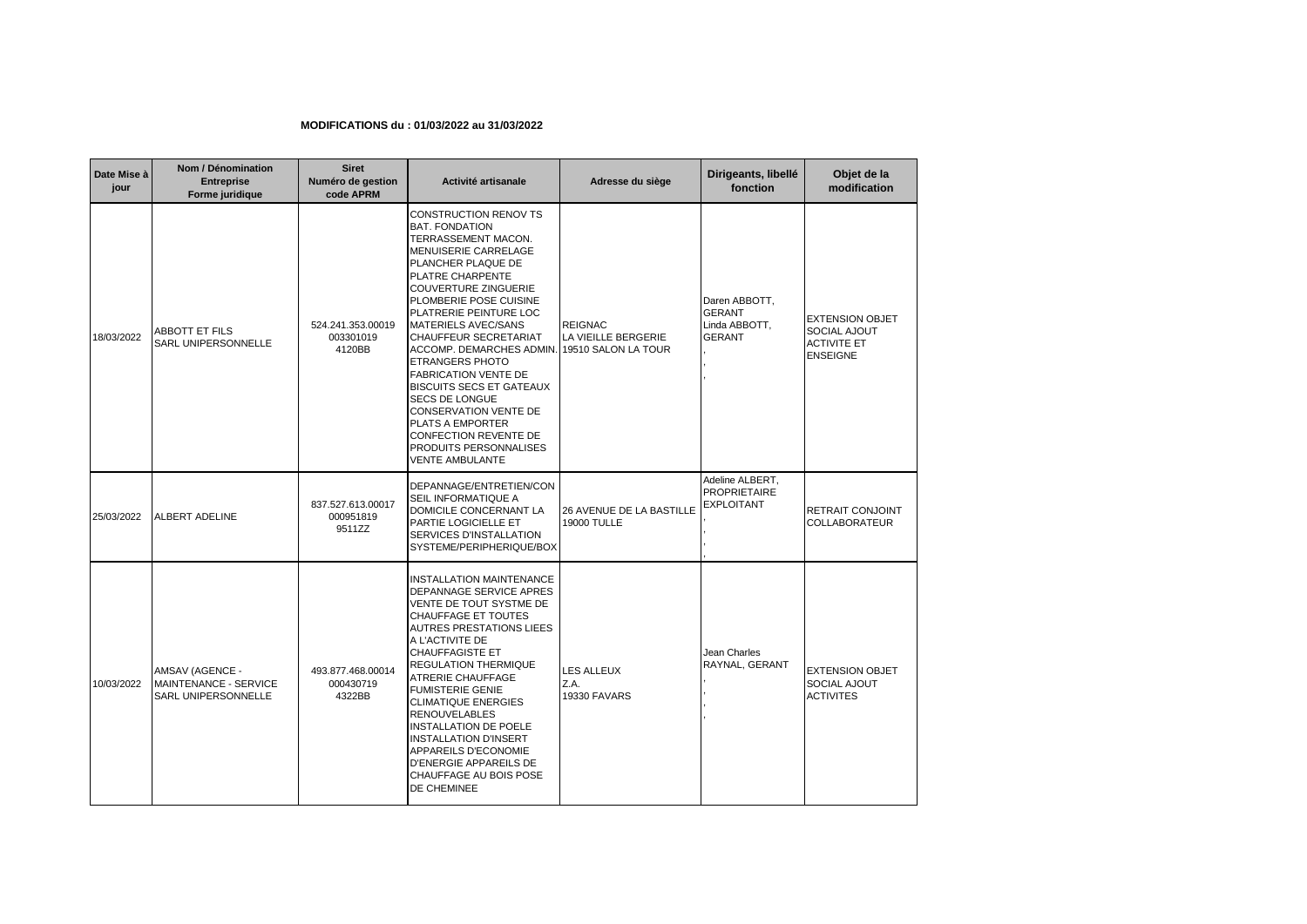| 03/03/2022 | <b>AVENIR RENOVATIONS 19</b><br>SOCIETE PAR ACTIONS<br><b>SIMPLIFIEE</b> | 888.783.016.00015<br>001602219<br>4120AZ | <b>ENTREPRISE GENERALE DU</b><br><b>BATIMENT EN SOUS</b><br>TRAITANCE CONSTRUCTION<br>ET RENOVATION DE TOUT<br><b>CORPS D ETAT</b>                                                                                                                                                                                                                        | <b>LE VERGNAT</b><br><b>19190 BEYNAT</b>                          | Francois GILQUIN,<br><b>PRESIDENT</b>                           | <b>OUVERTURE ETS</b><br><b>SECONDAIRE</b> |
|------------|--------------------------------------------------------------------------|------------------------------------------|-----------------------------------------------------------------------------------------------------------------------------------------------------------------------------------------------------------------------------------------------------------------------------------------------------------------------------------------------------------|-------------------------------------------------------------------|-----------------------------------------------------------------|-------------------------------------------|
| 07/03/2022 | <b>BALSAC OLIVIER</b>                                                    | 898.685.383.00017<br>003622119<br>4339ZZ | TRAVAUX DE PETIT<br><b>BRICOLAGE DITS HOMME</b><br>TOUTES MAINS, POSE DE<br>MEUBLES DE CUISINE SANS<br>RACCORDEMENTS, POSE DE<br>DRESSINGS ET PORTES DE<br>PLACARD, POSE DE LAMES DE RESIDENCE GALIA APPT192<br>TERRASSE EN BOIS<br>AMENAGEMENT DE<br>TERRASSE POSE DE<br>MEUBLES DE SALLES DE<br><b>BAINS NETTOYAGE DIVERS</b><br>REPARATIONS GOUTTIERES | AVENUE HONORE DE<br><b>BALZAC</b><br>BAT24<br>19360 MALEMORT      | Olivier BALSAC,<br><b>PROPRIETAIRE</b><br><b>EXPLOITANT</b>     | AJOUT ACTIVITE                            |
| 10/03/2022 | BERNIER SERRURERIE<br>SARL UNIPERSONNELLE                                | 508.441.532.00035<br>004620819<br>4332BB | DEPANNAGE INSTALLATION<br>DE TOUTES SERRURERIES DE<br>MATERIEL DE SECURISATION<br>PETITS TRAVAUX DE<br>SERURERIE DEMOLITION<br><b>RENOVATION</b><br>AMENAGEMENTS INTERIEURS<br><b>EXTERIEURS</b>                                                                                                                                                          | LA CHAPELLE<br>19410 SAINT BONNET L<br><b>ENFANTIER</b>           | Edouard BERNIER,<br><b>LIQUIDATEUR</b>                          | <b>DISSOLUTION</b>                        |
| 07/03/2022 | <b>BIGOURIE JEAN MARC</b>                                                | 753.994.276.00016<br>004481219<br>4332AA | MENUISERIE FABRICATION<br><b>AGENCEMENT</b><br>RESTAURATION SCIAGE A<br><b>FACON CHARPENTE</b><br><b>COUVERTURE</b>                                                                                                                                                                                                                                       | <b>BOSDEVEIX</b><br>19200 MARGERIDES                              | Jean Marc BIGOURIE,<br><b>PROPRIETAIRE</b><br><b>EXPLOITANT</b> | AJOUT ACTIVITE                            |
| 03/03/2022 | <b>BORDES SERGE</b>                                                      | 841.430.119.00013<br>004161819<br>4339ZZ | PETITS TRAVAUX DE<br>BRICOLAGE COLLECTE ET<br>LIVRAISON A DOMICILE DE<br>LINGE REPASSÉ NETTOYAGE<br>DE MAISONS APPARTEMENTS                                                                                                                                                                                                                               | 36 RUE DU QUATRE<br><b>SEPTEMBRE</b><br><b>19000 TULLE</b>        | Serge BORDES,<br><b>PROPRIETAIRE</b><br><b>EXPLOITANT</b>       | AJOUT ACTIVITES                           |
| 11/03/2022 | <b>BOURDET</b><br>SOCIETE PAR ACTIONS<br><b>SIMPLIFIEE</b>               | 450.562.947.00017<br>003310319<br>1071CB | <b>BOULANGERIE PATISSERIE</b><br><b>VIENNOISERIE</b><br><b>CHOCOLATERIE CREPERIE</b><br><b>GLACES (SEDENTAIRE &amp;</b><br><b>TOURNEES)</b>                                                                                                                                                                                                               | 45 AVENUE J JAURES &<br>ANGLE 1 BD CL<br>19100 BRIVE LA GAILLARDE | Serge BOURDET,<br>PRESIDENT                                     | PASSAGE EN SAS                            |
| 11/03/2022 | CHASTRE ENTRETIEN<br><b>SERVICES</b><br>SARL UNIPERSONNELLE              | 909.813.156.00017<br>001972219<br>4339ZZ | MULTISERVICES PETIT<br><b>BRICOLAGE PETIT</b><br>DEPANNAGE ET TOUTES<br><b>ACTIVITES ANNEXES SE</b><br>RAPPORTANT A CET OBJET                                                                                                                                                                                                                             | 76 ROUTE DE VARETZ<br>19240 SAINT VIANCE                          | Gregory CHASTRE,<br><b>GERANT</b>                               | PRISE D'ACTIVITE                          |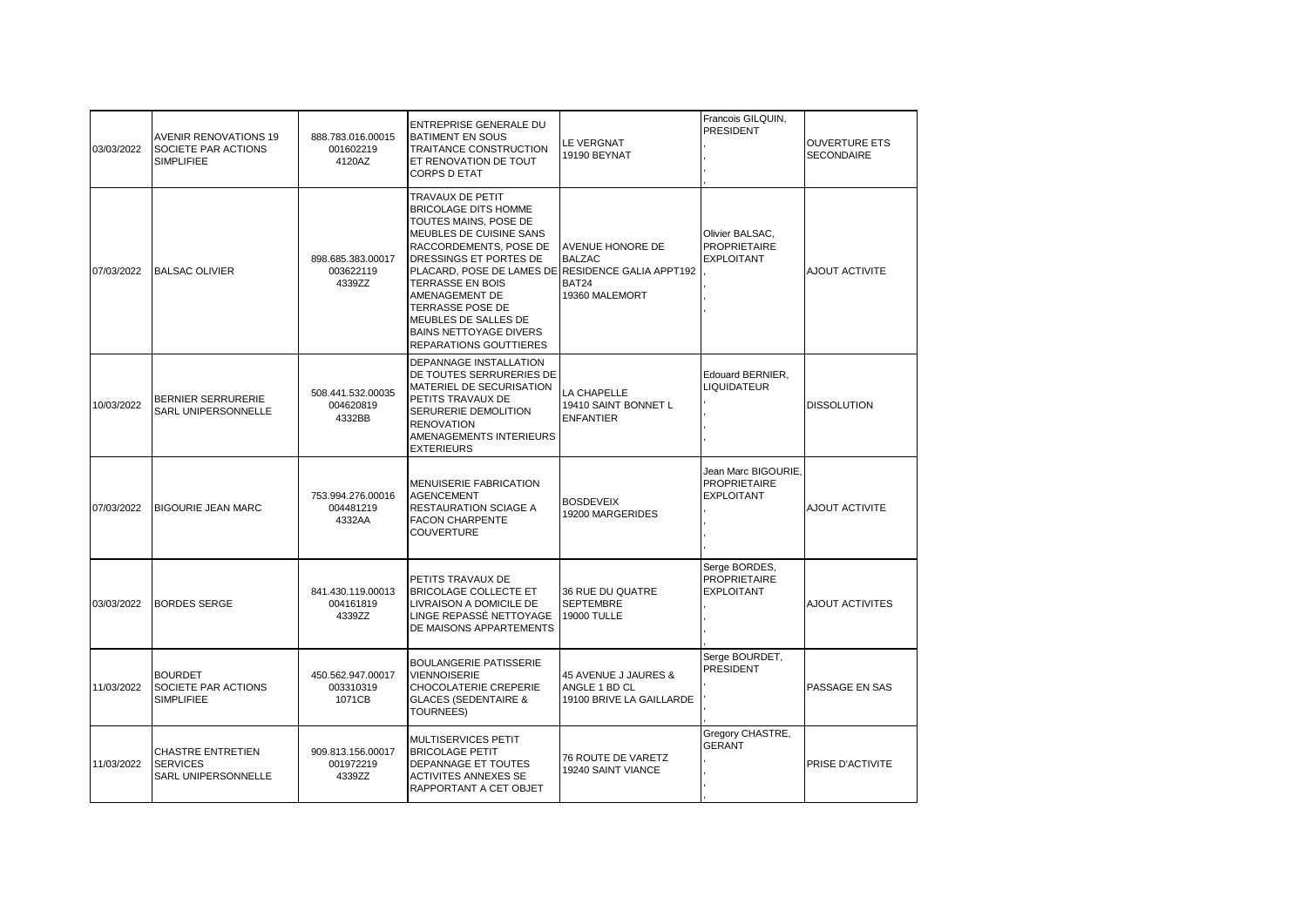| 24/03/2022 | CHAVEROCHE MICHAEL                                  | 798.519.484.00025<br>006091319<br>4321AB | ELECTRICITE GENERALE ET<br>ELECTROMENAGER                                                                                                                                                                                               | 3 IMPASSE DU PUY<br><b>CHAFFAUD</b><br>19160 NEUVIC                      | Michael<br>CHAVEROCHE,<br><b>PROPRIETAIRE</b><br><b>EXPLOITANT</b><br>Michael<br>CHAVEROCHE,<br><b>PROPRIETAIRE</b><br><b>EXPLOITANT</b> | TRANSFERT DE SIEGE<br><b>SOCIAL</b>                            |
|------------|-----------------------------------------------------|------------------------------------------|-----------------------------------------------------------------------------------------------------------------------------------------------------------------------------------------------------------------------------------------|--------------------------------------------------------------------------|------------------------------------------------------------------------------------------------------------------------------------------|----------------------------------------------------------------|
| 02/03/2022 | <b>COUDERT JEROME</b>                               | 814.468.096.00023<br>006151519<br>4334ZC | PEINTURE, POSE DE PLAQUES<br>DE PLATRE, ISOLATION,<br>REVETEMENT MURS ET SOLS                                                                                                                                                           | 2 RUE DE LA GARE<br>19150 ESPAGNAC                                       | Jerome COUDERT,<br><b>PROPRIETAIRE</b><br><b>EXPLOITANT</b>                                                                              | CHANGEMENT<br>ADRESSE<br><b>PROFESSIONNELLE</b><br>ET DOMICILE |
| 15/03/2022 | <b>DESCAT JASON</b>                                 | 902.924.893.00024<br>007462119<br>4334ZC | PEINTURE INTERIEURE ET<br><b>EXTERIEURE</b>                                                                                                                                                                                             | <b>44 AVENUE GAMBLIN</b><br><b>19000 TULLE</b>                           | Jason DESCAT,<br><b>PROPRIETAIRE</b><br><b>EXPLOITANT</b>                                                                                | TRANSFERT DE SIEGE                                             |
| 18/03/2022 | <b>DUCULTY ANDRE</b>                                | 484.126.669.00015<br>004630719<br>9524ZZ | REMPAILLAGE VENTE DE<br><b>CHAISES VANNERIE</b><br><b>REMOULAGE AMBULANT SUR</b><br><b>MARCHES OU PORTE A</b><br>PORTE RECUPERATION DE<br>METAUX FERREUX SANS<br>DEPOT VENTE DE PANIERS<br>PETIT BRICOLAGE HOMME<br><b>TOUTES MAINS</b> | 12 AVENUE JEAN JAURES<br>POSTE RESTANTE<br>19360 MALEMORT                | Andre DUCULTY,<br><b>PROPRIETAIRE</b><br><b>EXPLOITANT</b>                                                                               | PRECISION ADRESSE<br>ET DOMICILE AJOUT<br>ACTIVITE             |
| 11/03/2022 | <b>DUCULTY VIVIANE</b>                              | 484.129.051.00013<br>004800719<br>9524ZZ | REMPAILLAGE REMOULAGE<br>(AMBULANT SUR MARCHES<br>OU PORTE A PORTE)                                                                                                                                                                     | 12 AVENUE JEAN JAURES<br>POSTE RESTANTE<br>19360 MALEMORT SUR<br>CORREZE | Viviane DUCULTY,<br><b>PROPRIETAIRE</b><br><b>EXPLOITANT</b>                                                                             | CHANGEMENT<br>APPELLATION DE RUE                               |
| 18/03/2022 | <b>DUCULTY YVES</b>                                 | 512.500.810.00019<br>006451119<br>9524ZZ | REMPAILLAGE DE CHAISES<br>REMOULAGE VENTE DE<br>PANIERS PORTE A PORTE<br><b>FOIRES ET MARCHES VENTE</b><br>DE FERRAILLES DE METAUX<br>FERREUX SANS DEPOT                                                                                | 12 AVENUE JEAN JAURES<br>POSTE RESTANTE<br>19360 MALEMORT SUR<br>CORREZE | Yves DUCULTY,<br><b>PROPRIETAIRE</b><br><b>EXPLOITANT</b>                                                                                | PRECISION ADRESSE<br>ET AJOUT ACTIVITE                         |
| 25/03/2022 | EL AZ MARKET<br>SOCIETE A RESPONSABILITE<br>LIMITEE | 885.239.780.00012<br>004312019<br>4722ZB | BOUCHERIE, CHARCUTERIE,<br><b>SNACK</b>                                                                                                                                                                                                 | BOULEVARD JEAN MOULIN<br>19100 BRIVE LA GAILLARDE                        | Lahsen EL AZ,<br><b>GERANT</b>                                                                                                           | <b>OUVERTURE ETS</b><br>SECONDAIRE                             |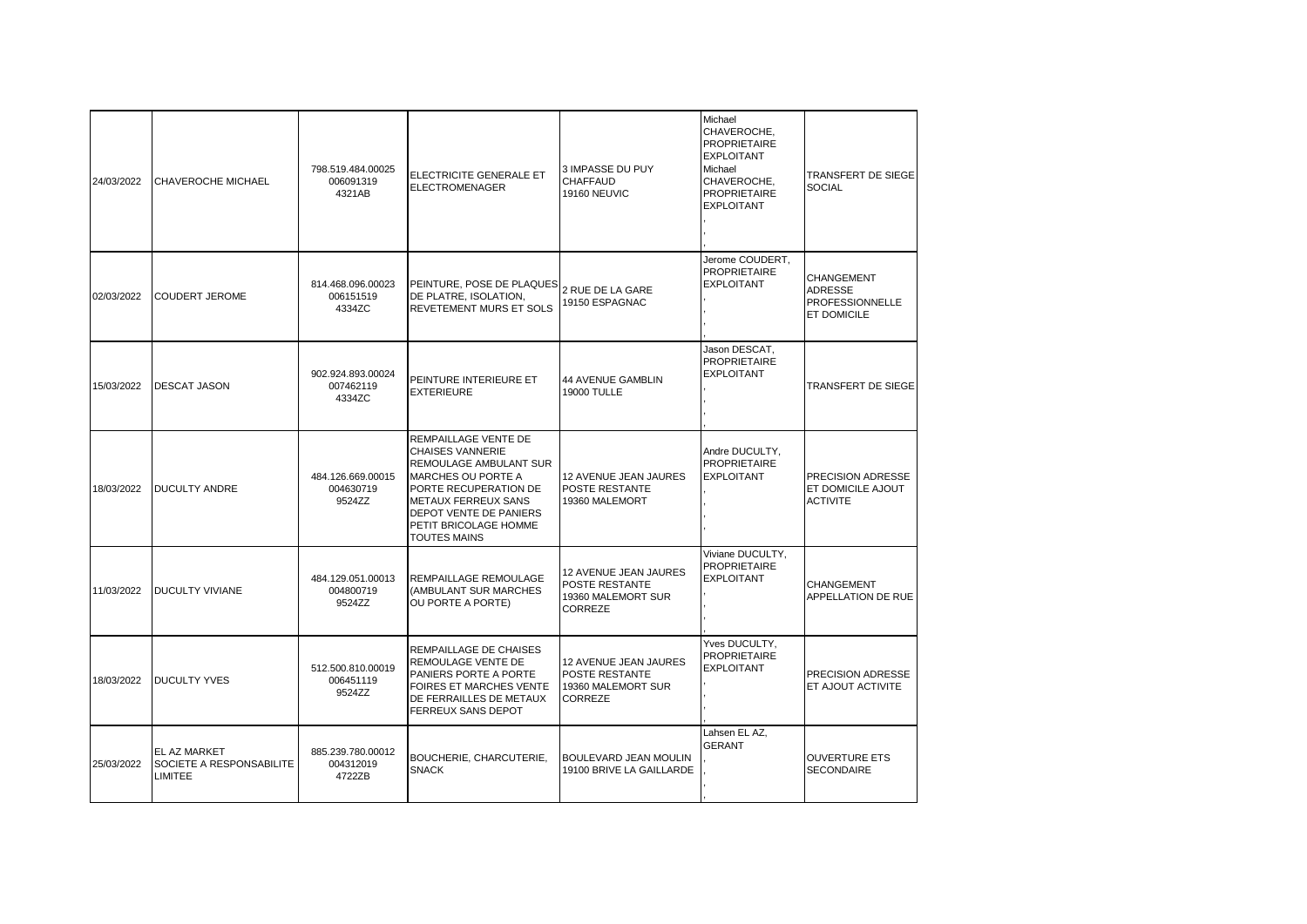| 07/03/2022 | <b>ETABLISSEMENTS</b><br>VILLENEUVE DOMINIQUE<br>SOCIETE A RESPONSABILITE<br><b>LIMITEE</b> | 495.200.321.00018<br>001470719<br>4312BA | <b>TRAVAUX PUBLICS</b><br><b>TERRASSEMENTS</b>                                                 | LIEU DIT BONNEFOND HAUT<br>19310 YSSANDON                     | Dominique<br>VILLENEUVE,<br>LIQUIDATEUR                                                | <b>DISSOLUTION</b>                        |
|------------|---------------------------------------------------------------------------------------------|------------------------------------------|------------------------------------------------------------------------------------------------|---------------------------------------------------------------|----------------------------------------------------------------------------------------|-------------------------------------------|
| 10/03/2022 | <b>FLAMES 19</b><br>SOCIETE A RESPONSABILITE<br><b>LIMITEE</b>                              | 890.108.251.00012<br>006572019<br>5610AP | <b>RESTAURANT BRASSERIE</b><br>PIZZERIA CREPERIE<br><b>SNACKING PLATS A</b><br><b>EMPORTER</b> | 102 ROUTE DE BEAULIEU<br>19190 LE PESCHER                     | Frederic MARIN,<br><b>LIQUIDATEUR</b>                                                  | <b>DISSOLUTION</b>                        |
| 17/03/2022 | <b>FRANCOIS BLANCHARD</b><br><b>AMBULANCE</b><br>SOCIETE A RESPONSABILITE<br>LIMITEE        | 383.804.481.00018<br>000139219<br>8690AZ | AMBULANCE TAXI                                                                                 | 2 CHEMIN DES SAPINS<br>19240 VARETZ                           | Francois<br>BLANCHARD,<br><b>GERANT</b>                                                | <b>FERMETURE ETS</b><br><b>SECONDAIRE</b> |
| 18/03/2022 | <b>FRANCOIS BLANCHARD</b><br>AMBULANCE<br>SOCIETE A RESPONSABILITE<br><b>LIMITEE</b>        | 383.804.481.00034<br>000139219<br>8690AZ | <b>AMBULANCE TAXI</b>                                                                          | 2 BOULEVARD JEAN<br><b>MOULIN</b><br>19100 BRIVE LA GAILLARDE | Francois<br><b>BLANCHARD,</b><br><b>GERANT</b>                                         | <b>TRANFERT DU SIEGE</b><br><b>SOCIAL</b> |
| 15/03/2022 | <b>GDL AUTO</b><br>SOCIETE PAR ACTIONS<br><b>SIMPLIFIEE</b>                                 | 887.793.677.00022<br>005212019<br>4520AB | <b>REPARATIONS DE VEHICULES</b><br><b>NEUFS OCCASIONS</b><br><b>CARROSSERIE PEINTURE</b>       | 9 AVENUE ANDRE MALRAUX<br>19100 BRIVE LA GAILLARDE            | Daniel SOUSTRE,<br><b>PRESIDENT</b>                                                    | PRISE ACTIVITE ET<br><b>TRANSFERT</b>     |
| 07/03/2022 | <b>IMMOBILIER COREB</b><br>SARL UNIPERSONNELLE                                              | 504.958.711.00013<br>003170819<br>4399CZ | <b>RESTAURATION DE</b><br><b>BATIMENTS</b>                                                     | 4 AVENUE PIERRE SEMARD<br>19100 BRIVE LA GAILLARDE            | Jean Louis<br>VILLENEUVE,<br><b>GERANT</b><br>Frederic<br>VILLENEUVE,<br><b>GERANT</b> | <b>CHANGEMENT</b><br><b>CAPITAL</b>       |
| 03/03/2022 | <b>IMR LE BOURZAT</b><br>SOCIETE A RESPONSABILITE<br><b>LIMITEE</b>                         | 902.813.419.00014<br>008762119<br>5610CQ | <b>RESTAURANT RESTAURATION</b><br><b>RAPIDE SUR PLACE ET A</b><br><b>EMPORTER</b>              | 34 RUE DE LA REPUBLIQUE<br>19100 BRIVE-LA-GAILLARDE           | Patrick GUERIN,<br><b>GERANT</b>                                                       | <b>PRISE D ACTIVITE</b>                   |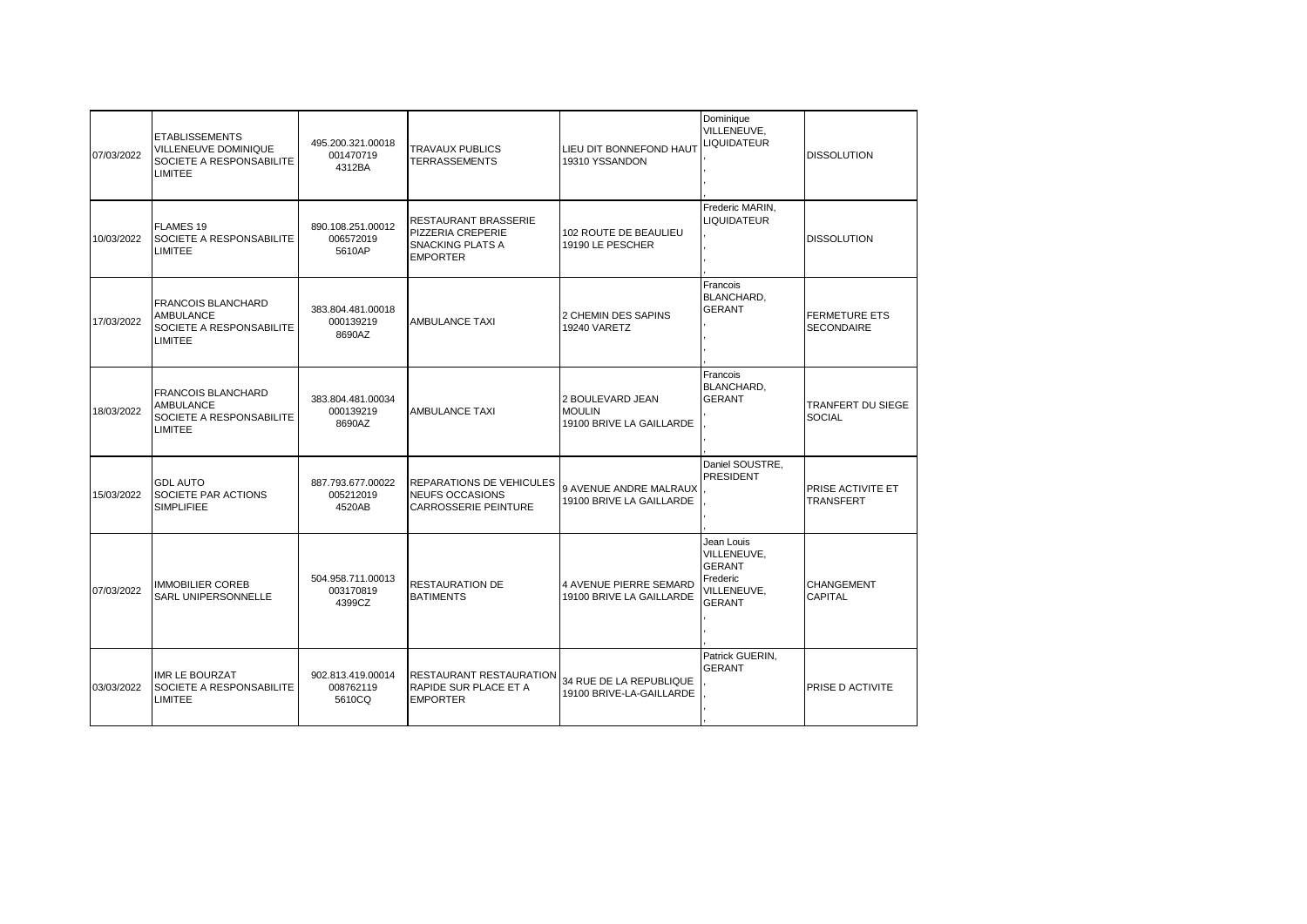| 16/03/2022 | JACQUET AUTOMOBILES<br>SAS A ASSOCIE UNIQUE                                          | 903.359.669.00012<br>002072219<br>4520AB | MECANIQUE AUTOMOBILE<br>REPARATION DE VEHICULES<br>DE PLUS DE 3.5T DEPANNAGE BRIDAL<br>ET REMORQUAGE<br><b>CARROSSERIE PEINTURE</b><br><b>PNEUMATIQUES</b> | 19130 OBJAT                                                          | Philippe JACQUET,<br><b>PRESIDENT</b>                                                                        | PRISE ACTIVITE                                 |
|------------|--------------------------------------------------------------------------------------|------------------------------------------|------------------------------------------------------------------------------------------------------------------------------------------------------------|----------------------------------------------------------------------|--------------------------------------------------------------------------------------------------------------|------------------------------------------------|
| 09/03/2022 | JEAN MICHEL PASCAREL ET<br><b>FILS</b><br>SOCIETE A RESPONSABILITE<br>LIMITEE        | 522.341.866.00013<br>001781019<br>4399CZ | MACONNERIE, TOUS<br>TRAVAUX DU BATIMENTS                                                                                                                   | <b>LES CARTERESSES</b><br>19310 ST ROBERT                            | Jean Michel<br>PASCAREL, GERANT<br>Romain PASCAREL,<br><b>GERANT</b>                                         | AJOUT COGERANT ET<br><b>ACTIVITE</b>           |
| 10/03/2022 | JEAN MICHEL PASCAREL ET<br><b>FILS</b><br>SOCIETE A RESPONSABILITE<br><b>LIMITEE</b> | 522.341.866.00013<br>001781019<br>4399CZ | MACONNERIE, TOUS<br>TRAVAUX DU BATIMENTS                                                                                                                   | <b>LES CARTERESSES</b><br>90 ROUTE DE LOUIGNAC<br>19310 SAINT ROBERT | Jean Michel<br>PASCAREL, GERANT<br>Romain PASCAREL,<br><b>GERANT</b>                                         | <b>CHANGEMENT</b><br>APPELLATION DE RUE        |
| 14/03/2022 | LA BONNE BECQUEE<br>SARL UNIPERSONNELLE                                              | 908.296.429.00016<br>010342119<br>5610CQ | PLATS CUISINES VENTE A<br><b>EMPORTER</b>                                                                                                                  | 36 PLACE DE L HORLOGE<br>19210 LUBERSAC                              | Camille HUGER,<br><b>GERANT</b><br>Frederique GOURDIN,<br><b>CONJOINT</b><br><b>COLLABORATEUR</b><br>POUR PM | <b>PRISE ACTIVITE</b>                          |
| 18/03/2022 | LAURENCE DAVESNE<br>SARL UNIPERSONNELLE                                              | 910.222.496.00010<br>001252219<br>4932ZA | TAXI (AUTORISATION DE<br>STATIONNEMENT NUMERO 1<br>SUR EGLETONS)                                                                                           | 77 AVENUE CHARLES DE<br><b>GAULLE</b><br>19300 EGLETONS              | Laurence DAVESNE,<br><b>GERANT</b>                                                                           | PRISE ACTIVITE                                 |
| 23/03/2022 | LB.<br>SOCIETE PAR ACTIONS<br>SIMPLIFIEE                                             | 911.051.365.00011<br>002322219<br>5610CQ | SERVICE DE RESTAURATION<br>A EMPORTER                                                                                                                      | 20-22 PLACE GAMBETTA<br>19400 ARGENTAT SUR<br><b>DORDOGNE</b>        | Fabien<br>BEAUSSOUBRE,<br><b>PRESIDENT</b><br>Hanan LAHBARI,<br><b>DIRECTEUR</b><br><b>GENERAL</b>           | <b>INVERSION ORDRE</b><br><b>DES ACTIVITES</b> |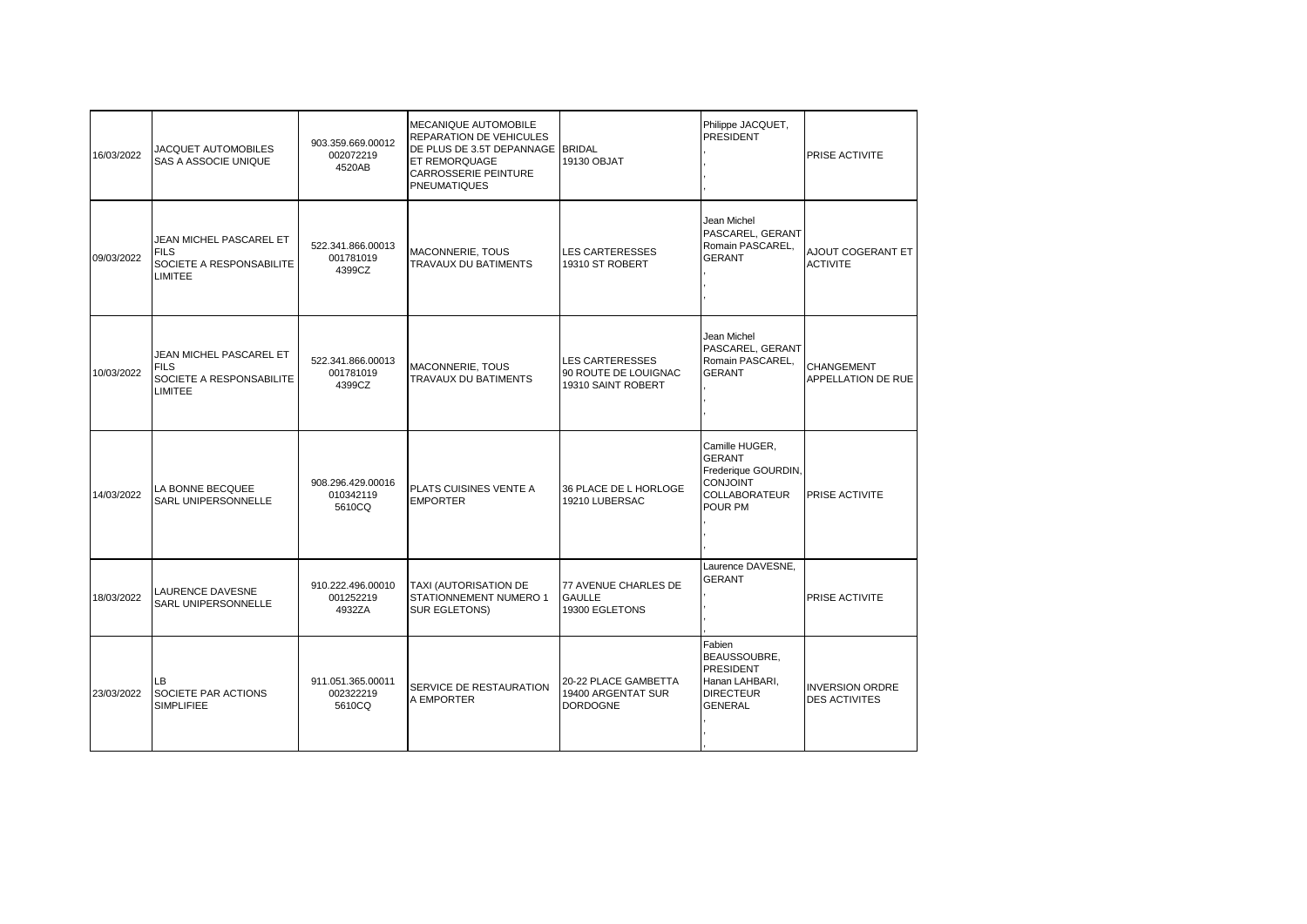| Catherine LEFEBVRE.<br><b>PROPRIETAIRE</b><br>680 CHAMP MARTEL<br><b>EXPLOITANT</b><br>401.148.499.00072<br>11/03/2022<br>LEFEBVRE CATHERINE<br>004420819<br>TOILETTAGE CANIN FELIN<br>LE BLANCHER<br>9609ZP<br>19360 COSNAC<br>Christophe MAUGEIN,<br>PRESIDENT<br>LE PETIT DEP@NNEUR-<br>NETTOYAGE DE VEHICULES<br>829.129.154.00045<br><b>ESTHETIQUE AUTO</b><br>NETTOYAGE DIVERS A<br>58 RUE DES MARTYRS<br>29/03/2022<br>002241719<br>SOCIETE PAR ACTIONS<br><b>DOMICILE TAPIS MOQUETTE</b><br><b>19000 TULLE</b><br>4520AA<br><b>SIMPLIFIEE</b><br><b>VEHICULES</b><br>Christophe MAUGEIN,<br>NETTOYAGE DE VEHICULES<br><b>PRESIDENT</b><br>LE PETIT DEP@NNEUR-<br>NETTOYAGE DIVERS A<br>829.129.154.00045<br><b>ESTHETIQUE AUTO</b><br>58 RUE DES MARTYRS<br>31/03/2022<br>002241719<br>DOMICILE TAPIS MOQUETTE<br>SOCIETE PAR ACTIONS<br><b>19000 TULLE</b><br>4520AA<br><b>VEHICULES DEPANNAGE</b><br><b>SIMPLIFIEE</b><br>ASSISTANCE INFORMATIQUE<br>Philippe HENRY,<br><b>42 CHEMIN DES</b><br>LIQUIDATEUR<br>TRANSPORT DE PERSONNES<br><b>HIRONDELLES</b><br>840.438.618.00018<br>LIMOUVE-Z.E.<br>14/03/2022<br>003401819<br>EN VOITURE DE TRANSPORT<br>LE POUYAU<br>SAS A ASSOCIE UNIQUE<br>4932ZA<br>AVEC CHAUFFEUR (VTC)<br>19140 CONDAT SUR<br><b>GANAVEIX</b><br>BAR RESTAURANT, VENTE DE<br><b>BOISSONS ET TOUS</b><br>Sebastien LORTAL.<br>PRODUITS ALIMENTAIRES<br><b>LIQUIDATEUR</b><br><b>LORUSSE</b><br>821.873.635.00014<br>SUR PLACE ET A EMPORTER<br><b>LE BOURG</b><br>25/03/2022<br>SOCIETE PAR ACTIONS<br>005051619<br>ET PRISE DE PARTICIPATION<br>19200 AIX<br><b>SIMPLIFIEE</b><br>5610AP<br>DANS SOCIETES AYANT UNE<br><b>ACTIVITE SIMILIAIRE OU</b><br>CONNEXE<br>Philippe MALSOUTE,<br><b>PROPRIETAIRE</b><br><b>EXPLOITANT</b><br><b>GRENAILLAGE</b><br>383.868.726.00027<br>Nancy MALSOUTE,<br>AEROGOMMAGE<br>16 RUE DU MAZET<br>11/03/2022<br>000179219<br><b>CONJOINT</b><br><b>MALSOUTE PHILIPPE</b><br>THERMOLAQUAGE DECAPAGE 19200 USSEL<br>2561ZB<br><b>COLLABORATEUR</b><br>PAR BAIN<br>Anthony MAZY,<br><b>GERANT</b><br>RAMONAGE MAINTENANCE<br><b>MAZY ENTRETIEN</b><br>793.761.131.00010 |  |                               |              |                                                                      |
|------------------------------------------------------------------------------------------------------------------------------------------------------------------------------------------------------------------------------------------------------------------------------------------------------------------------------------------------------------------------------------------------------------------------------------------------------------------------------------------------------------------------------------------------------------------------------------------------------------------------------------------------------------------------------------------------------------------------------------------------------------------------------------------------------------------------------------------------------------------------------------------------------------------------------------------------------------------------------------------------------------------------------------------------------------------------------------------------------------------------------------------------------------------------------------------------------------------------------------------------------------------------------------------------------------------------------------------------------------------------------------------------------------------------------------------------------------------------------------------------------------------------------------------------------------------------------------------------------------------------------------------------------------------------------------------------------------------------------------------------------------------------------------------------------------------------------------------------------------------------------------------------------------------------------------------------------------------------------------------------------------------------------------------------------------------------------------------------------------------------------------------|--|-------------------------------|--------------|----------------------------------------------------------------------|
|                                                                                                                                                                                                                                                                                                                                                                                                                                                                                                                                                                                                                                                                                                                                                                                                                                                                                                                                                                                                                                                                                                                                                                                                                                                                                                                                                                                                                                                                                                                                                                                                                                                                                                                                                                                                                                                                                                                                                                                                                                                                                                                                          |  |                               |              | <b>SUPPRESSION</b><br><b>ACTIVITE ET</b><br><b>ENSEIGNE</b>          |
|                                                                                                                                                                                                                                                                                                                                                                                                                                                                                                                                                                                                                                                                                                                                                                                                                                                                                                                                                                                                                                                                                                                                                                                                                                                                                                                                                                                                                                                                                                                                                                                                                                                                                                                                                                                                                                                                                                                                                                                                                                                                                                                                          |  |                               |              | <b>CHANGT</b><br><b>DENOMINATION ET</b><br><b>TRANSFERT DE SIEGE</b> |
|                                                                                                                                                                                                                                                                                                                                                                                                                                                                                                                                                                                                                                                                                                                                                                                                                                                                                                                                                                                                                                                                                                                                                                                                                                                                                                                                                                                                                                                                                                                                                                                                                                                                                                                                                                                                                                                                                                                                                                                                                                                                                                                                          |  |                               |              | <b>FERMETURE ETS</b><br><b>PRINCIPAL</b>                             |
|                                                                                                                                                                                                                                                                                                                                                                                                                                                                                                                                                                                                                                                                                                                                                                                                                                                                                                                                                                                                                                                                                                                                                                                                                                                                                                                                                                                                                                                                                                                                                                                                                                                                                                                                                                                                                                                                                                                                                                                                                                                                                                                                          |  |                               |              | <b>DISSOLUTION</b>                                                   |
|                                                                                                                                                                                                                                                                                                                                                                                                                                                                                                                                                                                                                                                                                                                                                                                                                                                                                                                                                                                                                                                                                                                                                                                                                                                                                                                                                                                                                                                                                                                                                                                                                                                                                                                                                                                                                                                                                                                                                                                                                                                                                                                                          |  |                               |              | <b>DISSOLUTION</b><br><b>ANTICIPEE</b>                               |
|                                                                                                                                                                                                                                                                                                                                                                                                                                                                                                                                                                                                                                                                                                                                                                                                                                                                                                                                                                                                                                                                                                                                                                                                                                                                                                                                                                                                                                                                                                                                                                                                                                                                                                                                                                                                                                                                                                                                                                                                                                                                                                                                          |  |                               |              | CHANGEMENT<br><b>ACTIVITE</b>                                        |
| <b>RAMONAGE</b><br>003681319<br>09/03/2022<br><b>INSTALLATION GENIE</b><br>19210 LUBERSAC<br>SARL UNIPERSONNELLE<br>4322BB<br>CLIMATIQUE                                                                                                                                                                                                                                                                                                                                                                                                                                                                                                                                                                                                                                                                                                                                                                                                                                                                                                                                                                                                                                                                                                                                                                                                                                                                                                                                                                                                                                                                                                                                                                                                                                                                                                                                                                                                                                                                                                                                                                                                 |  | <b>INSTALLATION CHAUFFAGE</b> | LE LONGCHAMP | PASSAGE EN SASU                                                      |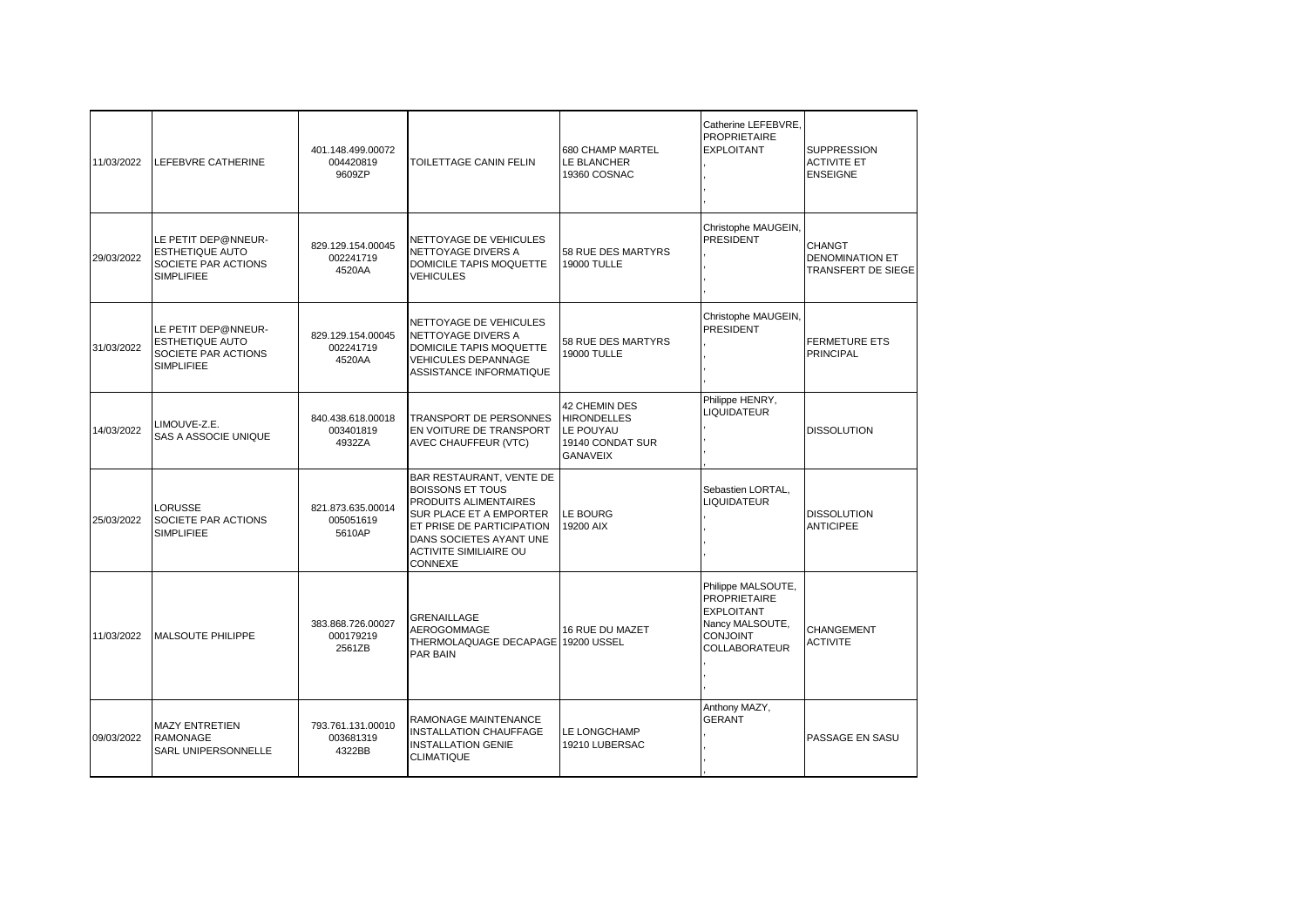| 10/03/2022 | <b>MOA 2ND OEUVRE</b><br>SAS A ASSOCIE UNIQUE   | 852.720.630.00023<br>004821919<br>4321AB | <b>ACTIVITE MULTI-SERVICES EN</b><br>BATIMENT SECOND OEUVRE<br>NOTAMMENT TRAVAUX D<br><b>ELECTRICITE</b>                                                                                                                                                                                                                                                                                                                                                                                                                                                                                                        | 109 AVENUE TURGOT<br>ANGLE 20 BD MIRABEAU<br>19100 BRIVE-LA-GAILLARDE | Aurore BARBE,<br><b>PRESIDENT</b>                              | TRANSFERT DU SIEGE<br>ET PASSAGE EN SASU |
|------------|-------------------------------------------------|------------------------------------------|-----------------------------------------------------------------------------------------------------------------------------------------------------------------------------------------------------------------------------------------------------------------------------------------------------------------------------------------------------------------------------------------------------------------------------------------------------------------------------------------------------------------------------------------------------------------------------------------------------------------|-----------------------------------------------------------------------|----------------------------------------------------------------|------------------------------------------|
| 18/03/2022 | MOUSTARDE FLORIAN                               | 487.658.593.00057<br>003602119<br>4520BB | REPARATIONS AUTOMOBILES<br><b>REPARATIONS DE</b><br><b>MOTOCYCLES</b>                                                                                                                                                                                                                                                                                                                                                                                                                                                                                                                                           | 3 B BOULEVARD JEAN<br><b>AUDIAU</b><br>19000 TULLE                    | Florian MOUSTARDE,<br><b>PROPRIETAIRE</b><br><b>EXPLOITANT</b> | AJOUT ACTIVITE                           |
| 21/03/2022 | NACHAJSKA JULIE                                 | 837.727.569.00027<br>001111819<br>2341ZZ | <b>FABRICATION DE</b><br><b>SCULPTURES ET OBJETS</b><br>CERAMIQUE. GESTION<br><b>ADMINISTRATIVE</b>                                                                                                                                                                                                                                                                                                                                                                                                                                                                                                             | 646 LA FONT JOLIE<br>19450 CHAMBOULIVE                                | Julie NACHAJSKA,<br><b>PROPRIETAIRE</b><br><b>EXPLOITANT</b>   | TRANSFERT DESIEGE<br><b>SOCIAL</b>       |
| 15/03/2022 | <b>NEIROTTI PHILIPPE</b>                        | 899.970.081.00027<br>004632119<br>4312BA | <b>TRAVAUX PUBLICS PETIT</b><br><b>BRICOLAGE</b>                                                                                                                                                                                                                                                                                                                                                                                                                                                                                                                                                                | 13 LA CHARRIERE<br>19400 ARGENTAT SUR<br><b>DORDOGNE</b>              | Philippe NEIROTTI,<br><b>PROPRIETAIRE</b><br><b>EXPLOITANT</b> | TRANSFERT DE SIEGE                       |
| 11/03/2022 | PAPON MECA<br>SOCIETE PAR ACTIONS<br>SIMPLIFIEE | 909.114.332.00010<br>000722219<br>2562BZ | <b>EBARBAGE ET AJUSTAGE</b><br>PIECES DE FONDERIE ET<br>TOUS TRAVAUX DES MÉTAUX<br>ENTRETIEN ET RÉPARATION<br>MÉCANIQUE D ENGINS ET<br>VÉHICULES DE TOUTES<br>NATURES INDUSTRIELS TP<br><b>FORESTIERS AGRICOLES</b><br>POIDS LOURDS VÉHICULES<br>LÉGERS ET VENTE DE PIÈCES<br><b>ACCESSOIRES</b><br>PNEUMATIQUES S Y<br>RAPPORTANT TÔLERIE<br>CARROSSERIE ET PEINTURE<br>CHAUDRONNERIE ET TOUS<br><b>TYPES DE SOUDURE</b><br>TRAVAUX DE TERRASSEMENT<br><b>CANALISATIONS TRAVAUX</b><br>PUBLICS OU PRIVÉS<br>PRESTATIONS DE CONDUITE<br>DE TOUS VEHICULES ET<br><b>ENGINS LOCATION MATERIEL</b><br><b>ENGIN</b> | LA PETITE BORDE<br>ZONE INDUSTRIELLE DE<br>19200 USSEL                | Florian PAPON,<br><b>PRESIDENT</b>                             | <b>ACHAT DE FONDS</b>                    |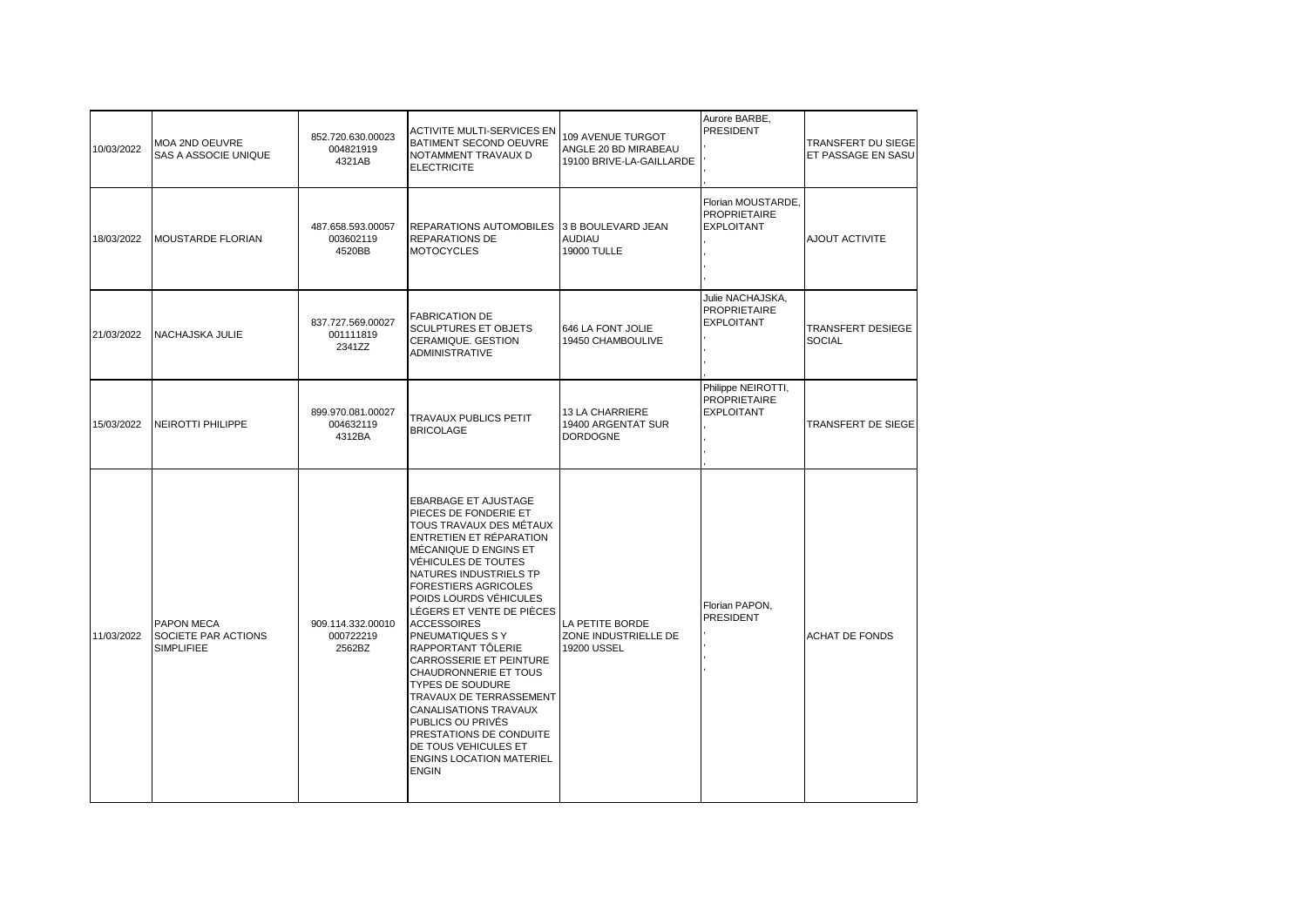| 28/03/2022 | PAROUTEAU HARMONIE                                                          | 798.786.257.00047<br>006311319<br>9602BB | <b>ESTHETIQUE A DOMICILE</b>                                                                                                       | 101 ROUTE DE LA LANDE<br><b>HAUTE</b><br>19500 JUGEALS NAZARETH            | Harmonie<br>PAROUTEAU.<br><b>PROPRIETAIRE</b><br><b>EXPLOITANT</b>                                                                                            | <b>TRANSFERT DE SIEGE</b><br><b>SOCIAL</b>                                          |
|------------|-----------------------------------------------------------------------------|------------------------------------------|------------------------------------------------------------------------------------------------------------------------------------|----------------------------------------------------------------------------|---------------------------------------------------------------------------------------------------------------------------------------------------------------|-------------------------------------------------------------------------------------|
| 02/03/2022 | PHILANI<br>SOCIETE A RESPONSABILITE<br>LIMITEE                              | 438.680.613.00017<br>002250119<br>9602AA | <b>COIFFURE MIXTE</b><br><b>ESTHETIQUE SOINS DE</b><br><b>BEAUTE MANUCURIE</b>                                                     | 4 RUE CARNOT<br>19100 BRIVE LA GAILLARDE                                   | Thierry PARQUET,<br><b>GERANT</b>                                                                                                                             | <b>CHANGEMENT</b><br><b>DOMICILE DIRIGEANT</b><br>ET NATURE DE LA<br><b>GERANCE</b> |
| 14/03/2022 | PHILIP MAXIME                                                               | 877.653.311.00028<br>003452119<br>3109BA | <b>CREATION DE MEUBLES ET</b><br>AMENAGEMENTS DIVERS<br><b>BRODERIE ET</b><br><b>PERSONNALISATION</b><br><b>D'OBJETS EN TISSUS</b> | 2 RUE DE LA FONTAINE<br>LE TEMPLE<br>19400 MONCEAUX SUR<br><b>DORDOGNE</b> | Maxime PHILIP,<br><b>PROPRIETAIRE</b><br><b>EXPLOITANT</b>                                                                                                    | AJOUT ACTIVITE                                                                      |
| 31/03/2022 | <b>RIVA TONY</b>                                                            | 513.791.954.00011<br>001241619<br>4339ZZ | <b>ENTRETIEN TOITURE</b><br>PEINTURE GENERALE<br>RAVALEMENT DE FACADE                                                              | 34 RUE DE CORREZE<br>19360 MALEMORT                                        | Tony RIVA,<br><b>PROPRIETAIRE</b><br><b>EXPLOITANT</b>                                                                                                        | <b>REACTIVATION DE</b><br><b>L'ENTREPRISE</b>                                       |
| 18/03/2022 | <b>SAGIRANCH</b><br>SOCIETE A RESPONSABILITE<br>LIMITEE                     | 808.910.848.00015<br>007672019<br>9524ZZ | <b>REPARATION DE MEUBLES</b><br>ACTIVITE DE RESTAURATION<br>SUR PLACE OU A EMPORTER                                                | <b>SAGIRAN</b><br>19220 SAINT JULIEN AUX<br><b>BOIS</b>                    | Guy JEAN, GERANT<br>Elisabeth JEAN,<br><b>GERANT</b><br>Emmanuelle JEAN.<br><b>GERANT</b><br>Simon JEAN,<br><b>GERANT</b><br>Alexandre JEAN,<br><b>GERANT</b> | AJOUT 3 COGERANTS                                                                   |
| 18/03/2022 | <b>SALLE CLEMENT</b>                                                        | 844.726.448.00021<br>002362019<br>9529ZB | REPARATIONS DE CYCLES DE<br>PIECES ET D'ACCESSOIRES<br>SUR SITE A DOMICILE ET A<br><b>TITRE ABULANT</b>                            | 3 RUE DES SOURCES<br><b>19000 TULLE</b>                                    | Clement SALLE.<br><b>PROPRIETAIRE</b><br><b>EXPLOITANT</b>                                                                                                    | CHANGEMENT DU<br><b>DOMICILE</b>                                                    |
| 03/03/2022 | <b>SANDRA &amp; CATHERINE</b><br>SOCIETE A RESPONSABILITE<br><b>LIMITEE</b> | 751.716.606.00023<br>005751219<br>5610CQ | <b>RESTAURATION</b><br><b>TRADITIONNELLE PLATS</b><br><b>CUISINES A EMPORTER</b><br><b>GLACIER</b>                                 | 117 AVENUE DE<br>VENTADOUR<br>19300 EGLETONS                               | Catherine LABORIE,<br>LIQUIDATEUR                                                                                                                             | <b>DISSOLUTION</b>                                                                  |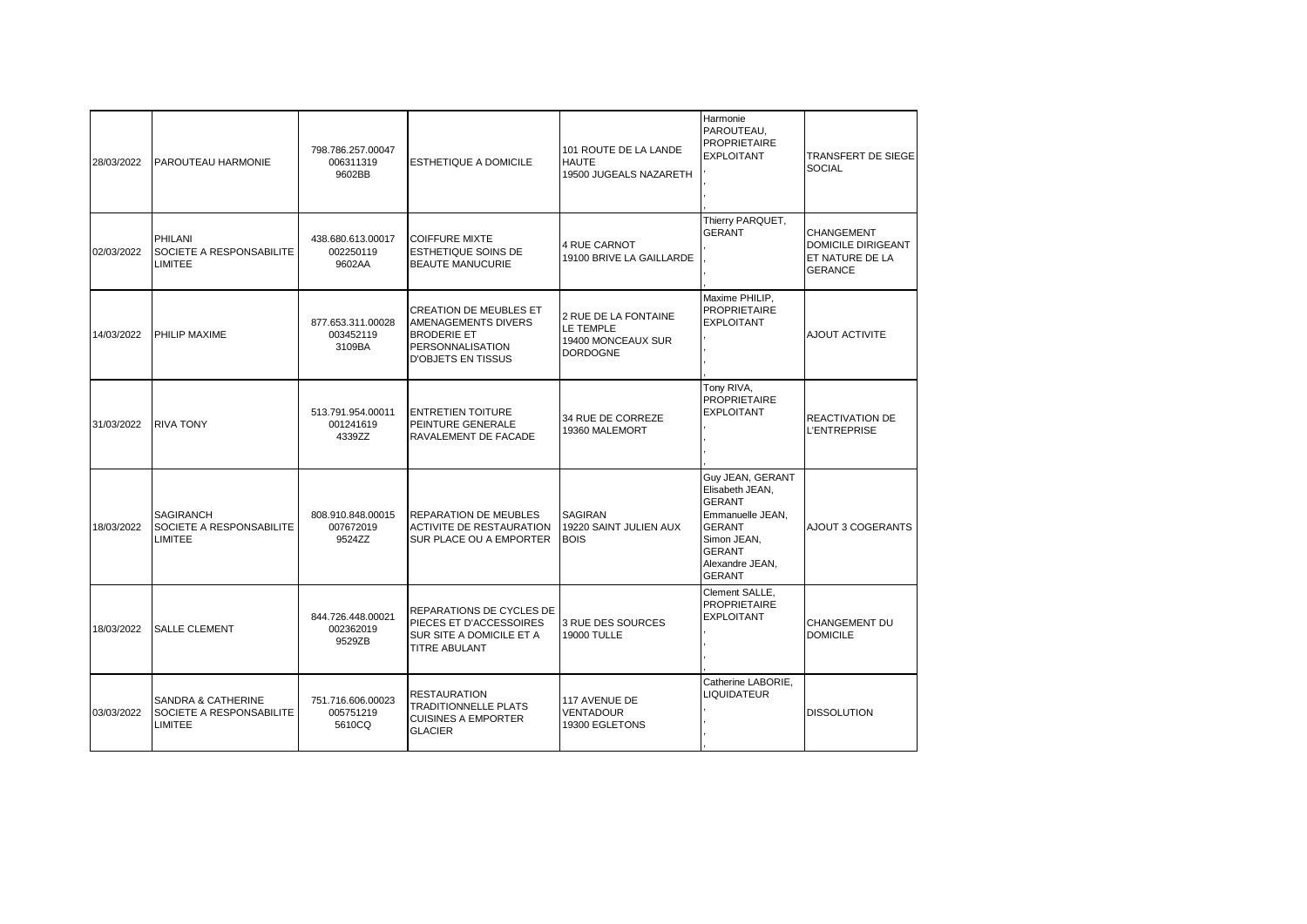| 31/03/2022 | <b>SAS CAFE VENTADOUR</b><br>SOCIETE PAR ACTIONS<br><b>SIMPLIFIEE</b>                            | 894.292.663.00016<br>008042119<br>5610AP | <b>RESTAURATION SUR PLACE</b><br>ET A EMPORTER, ROTISSERIE 19200 USSEL                                                                                                                                                         | 14 RUE DU 4 SEPTEMBRE                                                                              | Nicolas GAUME,<br><b>PRESIDENT</b><br>Guillaume BEZAUD.<br><b>DIRECTEUR</b><br><b>GENERAL</b> | <b>CHANGT DIRECTEUR</b><br><b>GENERAL</b>                        |
|------------|--------------------------------------------------------------------------------------------------|------------------------------------------|--------------------------------------------------------------------------------------------------------------------------------------------------------------------------------------------------------------------------------|----------------------------------------------------------------------------------------------------|-----------------------------------------------------------------------------------------------|------------------------------------------------------------------|
| 07/03/2022 | SAS CANAL CHASSANG<br>SOCIETE PAR ACTIONS<br><b>SIMPLIFIEE</b>                                   | 811.654.573.00013<br>003481519<br>4722ZB | <b>BOUCHERIE CHARCUTERIE</b>                                                                                                                                                                                                   | 33 AVENUE PASTEUR<br>19400 ARGENTAT SUR<br><b>DORDOGNE</b>                                         | Lilian CANAL,<br><b>PRESIDENT</b>                                                             | <b>DEPART DG</b>                                                 |
| 04/03/2022 | <b>SAS MARMARA II</b><br>SOCIETE PAR ACTIONS<br><b>SIMPLIFIEE</b>                                | 853.575.371.00010<br>006251919<br>5610CQ | <b>RESTAURATION</b><br><b>RESTAURATION RAPIDE SUR</b><br>PLACE ET A EMPORTER                                                                                                                                                   | 1 BOULEVARD<br>CLEMENCEAU<br>19200 USSEL                                                           | Nurgul<br>BAYRAMOGLU,<br><b>PRESIDENT</b>                                                     | <b>CHANGEMENT</b><br><b>PRESIDENT</b>                            |
| 29/03/2022 | SAUVAGNAT BENOIT                                                                                 | 789.793.882.00034<br>001872019<br>4339ZZ | HOMME TOUTES MAINS :<br>SERVICE A LA PERSONNE<br>PETIT BRICOLAGE. FIXATION<br>DE RIDEAUX. NETTOYAGE DE<br><b>TERRASSES</b>                                                                                                     | 5 ROUTE DU ROCHER DE<br><b>PRACH</b><br>19400 ARGENTAT SUR<br><b>DORDOGNE</b>                      | Benoit SAUVAGNAT,<br><b>PROPRIETAIRE</b><br><b>EXPLOITANT</b>                                 | TRANSFERT DE SIEGE<br>ET CHANGT ACTIVITE                         |
| 08/03/2022 | SCOZZAFAVA MAURIZIO                                                                              | 422.426.429.00052<br>001089919<br>4321AB | ELECTRICITE BATIMENT<br><b>INSTALLATIONS RESEAUX</b><br><b>INFORMATIQUES</b>                                                                                                                                                   | 20 ROUTE DE LA<br><b>PONTHERIE</b><br>19130 OBJAT                                                  | Maurizio<br>SCOZZAFAVA.<br><b>PROPRIETAIRE</b><br><b>EXPLOITANT</b>                           | <b>TRANSFERT</b><br><b>D'ADRESSE SIEGE ET</b><br><b>DOMICILE</b> |
| 11/03/2022 | SL THERMIQUE BRIVE<br>SARL UNIPERSONNELLE                                                        | 828.625.509.00017<br>001861719<br>4322BA | <b>TOUS TRAVAUX</b><br><b>D'INSTALLATION</b><br><b>D'EQUIPEMENTS</b><br>THERMIQUES ET DE<br>CLIMATISATION, PLOMBERIE,<br>CHAUFFAGE, SANITAIRE,<br><b>GENIE CLIMATIQUE ET</b><br>ENERGETIQUE, VENTILATION,<br><b>GEOTHERMIE</b> | <b>RUE JACQUES POIRIER</b><br>ZONE ARTISANALE LE<br><b>TEINCHURIER</b><br>19100 BRIVE LA GAILLARDE | Sebastien LOPEZ,<br><b>GERANT</b>                                                             | PASSAGE EN EURL                                                  |
| 17/03/2022 | SOCIETE DES TRAVAUX<br><b>ACROBATIQUES &amp; MON</b><br>SOCIETE PAR ACTIONS<br><b>SIMPLIFIEE</b> | 532.200.979.00088<br>002641419<br>4399DC | <b>REALISATION DE SERVICES</b><br>ET TRAVAUX SPECIAUX EN<br><b>ACCES DIFFICILE POUR</b><br><b>TRAVAUX PUBLICS</b><br>BATIMENTS INDUSTRIE ET<br><b>ENVIRONNEMENT NATUREL</b>                                                    | 4 RUE ROBERT SCHUMAN ZI<br>TULLE EST 2<br><b>19000 TULLE</b>                                       | Jean Marie TISSOT,<br><b>PRESIDENT</b>                                                        | <b>OUVERTURE ETS</b><br><b>SECONDAIRE</b>                        |